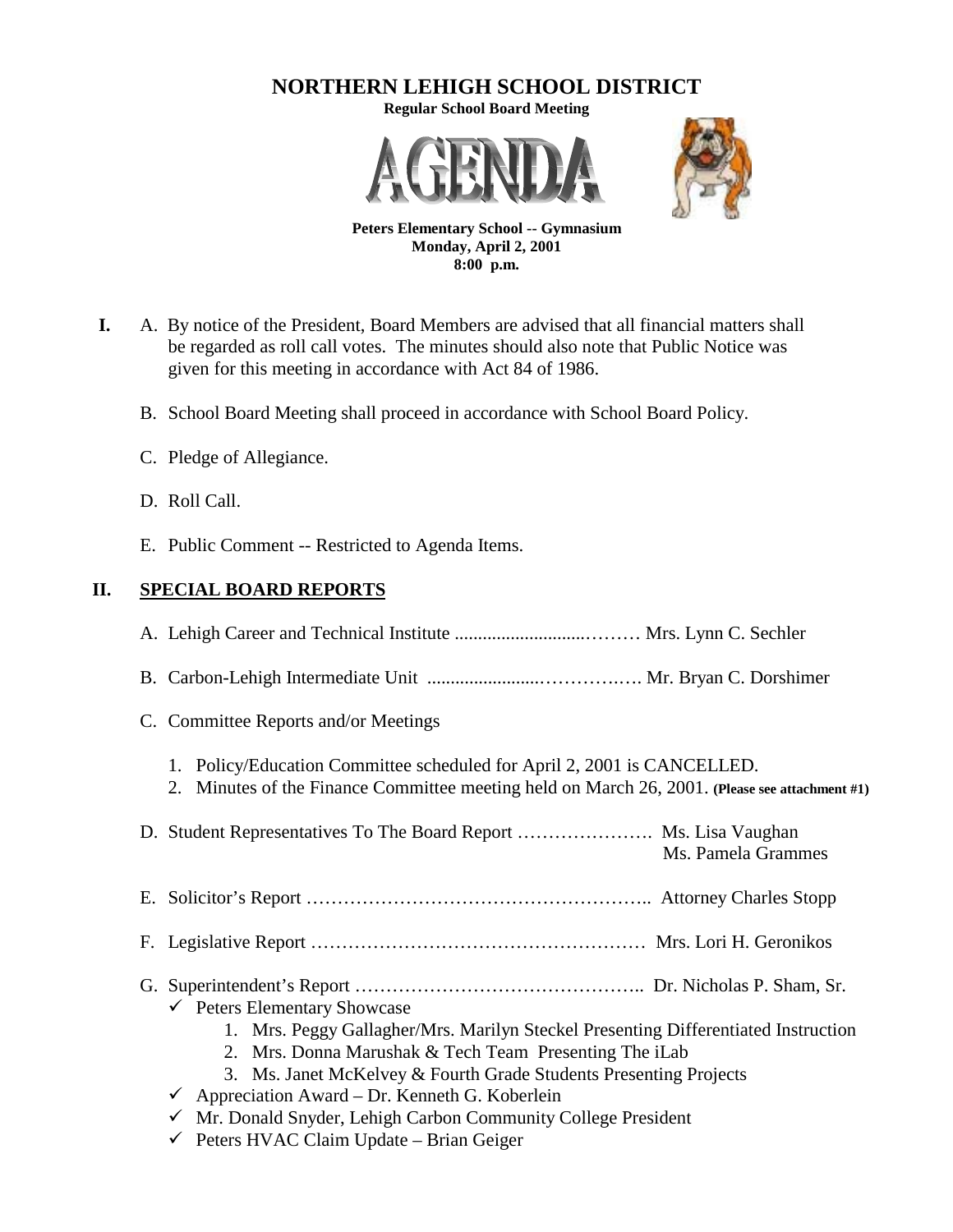- $\checkmark$  CLIU Driver Education Program For 2001-2002 (Please see attachment #2)
- $\checkmark$  Issuance of General Obligation Bond Series A 2001.
- $\checkmark$  Grade Configuration Study
- ! TLCF Grant
- H. Executive Work Session An executive session for personnel reasons will be held from 7:00 p.m. to 8:00 p.m. in the Peters Elementary School faculty room.

#### **III. PERSONNEL**

A. Resignation – Non-Instructional

Accept the resignation of Lori Vernon, Special Education Aide in the Slatington Elementary School, effective March 30, 2001.

B. Request for Compensated Professional Leave

Approve the request of Lora Krum, elementary music teacher, to take a Compensated Professional Leave of Absence for both semesters of the 2001-2002 school year. A detailed plan describing the professional development activities she plans to pursue is attached. **(Please see attachment #3)**

- C. Substitutes
	- 1. Instructional
		- a. Employ the following substitute teacher for the 2000-2001 school year at the substitute teacher rates of \$70.00 for 1-10 non-consecutive days; \$80.00 for 11-20 non-consecutive days; and \$90.00 for 21+ non-consecutive days:

Cynthia Schleicher Smith – Elementary

- 2. Non-Instructional
	- a. Approve the following substitute custodian at the 2000-2001 substitute rate of \$6.25 per hour:

Franklin C. Zamadics

#### D. Unpaid Volunteer Coaches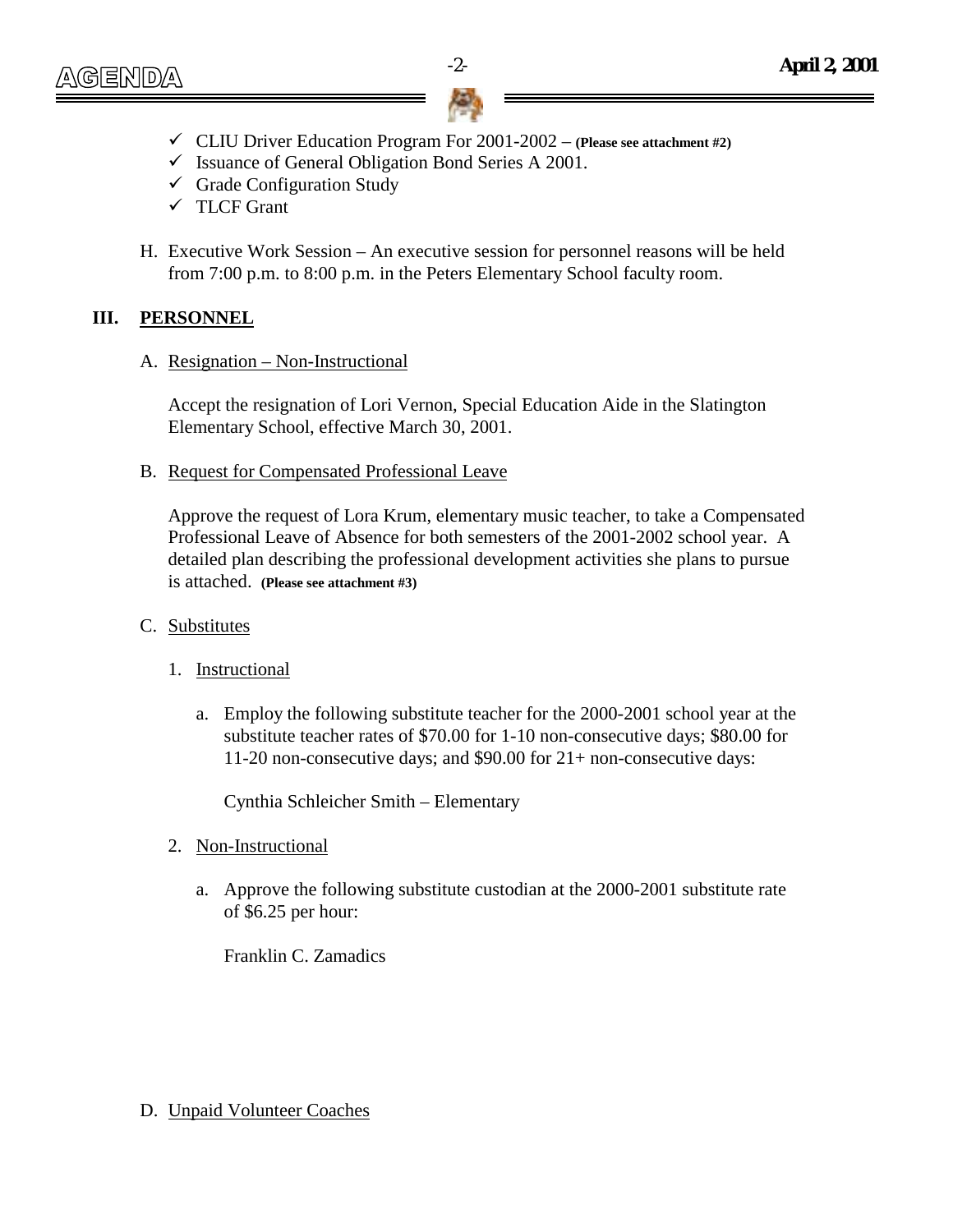Approve the appointment of the following individuals as volunteer coaches for the 2001-2002 boys' basketball season:

- 1. Peter V. Reese Pending Verification of Clearances
- 2. Robert Hughes Clearances Already On File

## **IV. POLICY**

- A. Conferences Authorized and Approved By Board
	- 1. Approve the request of Jane Englert, senior high librarian, to attend the Pennsylvania School Librarian Association conference in Hershey, PA from April 26-29, 2001. Expenses include \$140.00 for registration, \$10.00 for meals, \$49.80 for travel, \$122.00 for lodging for a total cost of \$321.80 plus the cost of a substitute teacher for two days. This request was included in the 2000-2001 senior high school budget.
	- 2. Approve the request of Catherine Farole and Beth Case, junior high special education teachers, to attend a Bureau of Education and Research conference in Allentown on April 24, 2001. Expenses include \$169.00 each for registration, \$7.50 for travel for a total cost of \$345.50 plus the cost of two substitute teachers for the day and will be paid for through IDEA funds.
	- 3. Approve the request of Laurie Newman, Slatington Elementary Instructional Support Teacher, to attend an "Education Law" conference at Lehigh University on May 11, 2001. Expenses include \$110.00 for registration and will be paid for through IDEA funds.
	- 4. Approve the request of Laurie Newman to attend a "Special Education Law" seminar at Lehigh University from June 24-29, 2001. Expenses include \$790.00 for registration and will be paid for through IDEA funds.
	- 5. Approve the request of Stephen Drake, high school Technology Education teacher, to attend a CompuMaster conference entitled "Web Site Development and Design" on May 16, 2001 in Allentown. Expenses include \$199.00 for registration plus the cost of a substitute teacher for one day and has been approved by the district's Continuing Professional Education Committee.
	- 6. Approve the request of Karen Nicholas to attend a conference entitled "Special Education Law: Exploring the Legal Boundaries" at Lehigh University on May 11, 2001. Expenses include \$110.00 for registration and were included in the 2000-2001 Peters Elementary budget.

#### B. Extend Homebound Instruction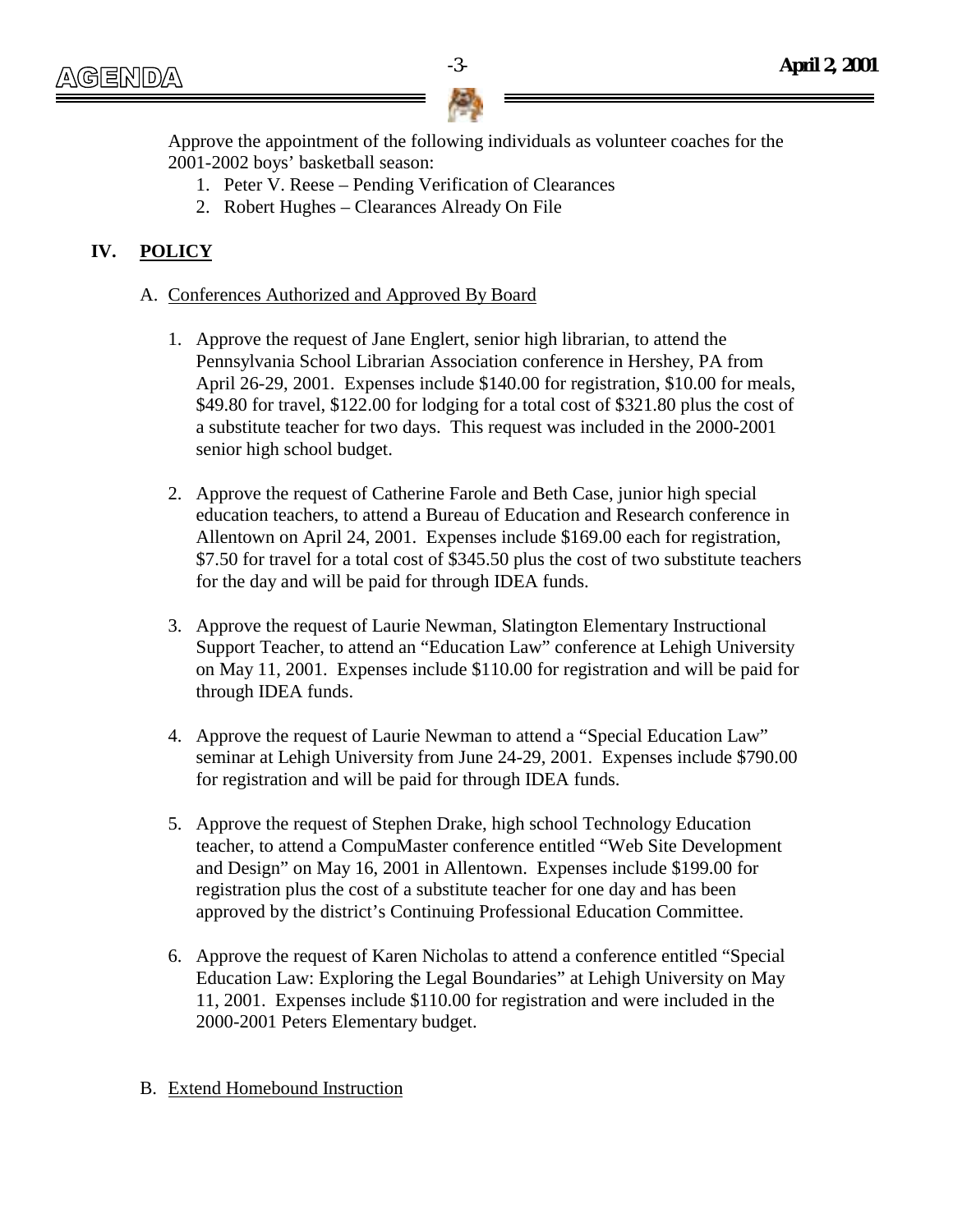

Homebound instruction was granted for Student No. 04-00260 on February 12, 2001 for five hours per week, effective February 20, 2001 and ending on or about April 1, 2001. It is further recommended that homebound instruction, for five hours per week, be extended for this student until April 13, 2001.

#### C. Field Trip Approved with Board's Authorization

- 1. Senior High School Biology I Students and Teachers Philadelphia Zoo April 26, 2001 to complete project studying vertebrates in the animal kingdom. Expenses for transportation for this trip have been included in the 2000-2001 senior high school budget. Additional expenses will be paid for by the students.
- 2. The Class of 2001 requests permission to go on a class trip to Great Adventure on June 1, 2001. Expenses, including park tickets and transportation, will be derived from participating students. **(Please see attachment #4)**

#### D. New Board Policy –  $1<sup>st</sup>$  Reading

Approve new school board policy #706.1 Disposal of Surplus Property, Obsolete Equipment, and Real Estate, as presented after first reading. **(Please see attachment #5)**

E. Approve the Northern Lehigh High School Student Activities Fund Statement for the month of February 2001. **(Please see attachment #6)**

#### F. Attendance of Non-Resident Student

In accordance with School Board Policy #202, approve the request of a  $12<sup>th</sup>$  grade student attending Northern Lehigh High School, whose parents have moved from the district, to remain in attendance for the remainder of the 2000-2001school year. **(Please see attachment #7)**

#### **V. CURRICULUM AND INSTRUCTION**

#### **VI. OLD BUSINESS**

#### **VII. NEW BUSINESS**

#### **VIII. FINANCIAL**

#### A. Abatements

Consider abatement of per capita taxes for the resident(s) that fall within the guidelines as listed in **attachment # 8**.

B. Approve a refund for overpayment of Walnutport Real Estate Taxes for the property owners as listed for the month of March 2001. **(Please see attachment #9)**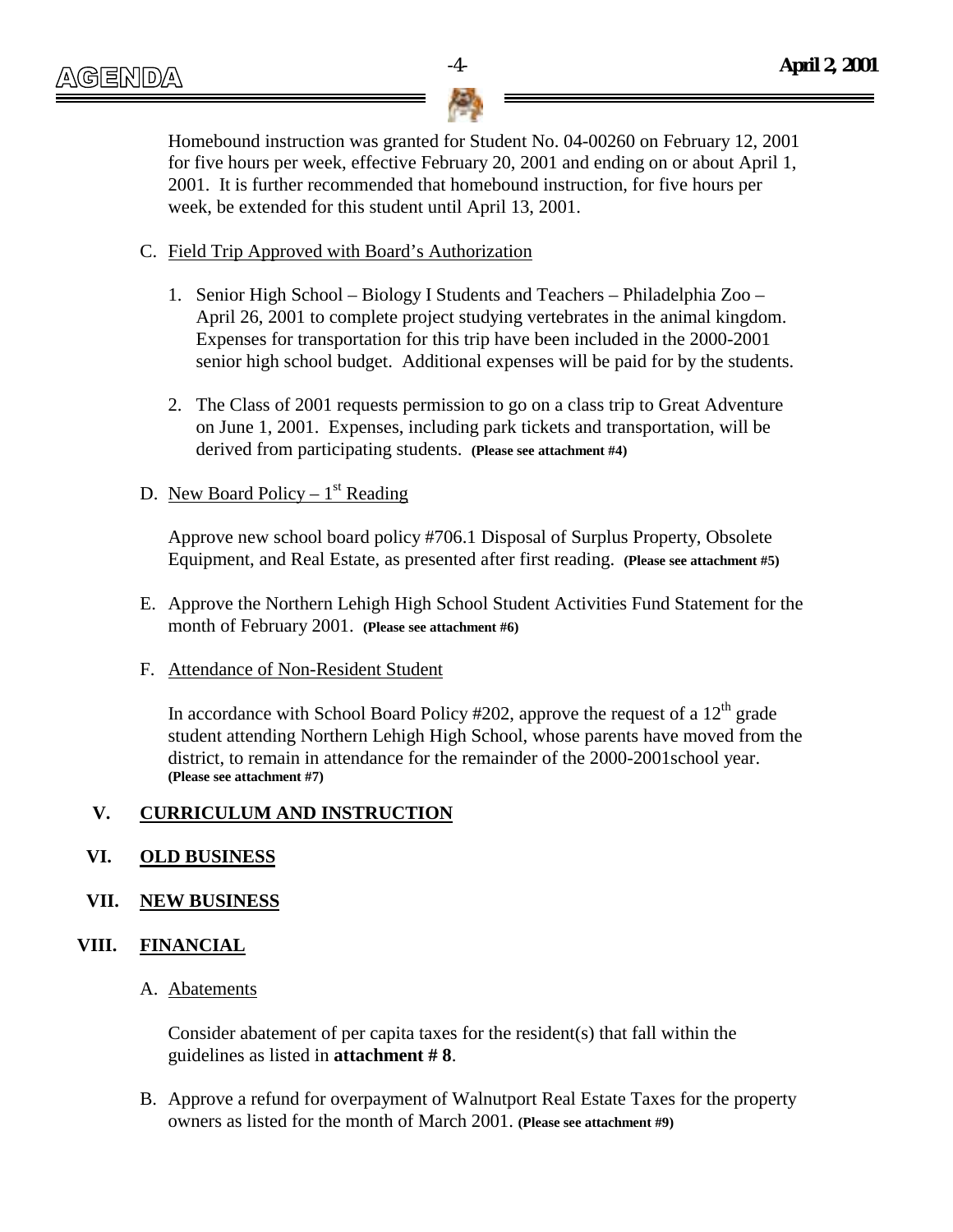- C. Approve the Arthurs Lestrange Cash Management Portfolio Summary for the month of February 2001. **(Please see attachment #10)**
- D. Approve to authorize proper officials to solicit bids for the following supplies for the 2001-2002 school year:

General Supplies **Art Supplies** Physical Education Supplies Lumber Supplies Industrial Arts Supplies

- E. Approve to authorize proper officials to solicit bids for refuse removal.
- F. Approve to authorize proper officials to solicit bids for the re-piping of the HVAC System at Peters Elementary School.
- G. Lehigh Carbon Community College 2001-2002

Approve a Resolution regarding the 2001-2002 Lehigh Carbon Community College Capital and Operating Budget. Total expenditures amount to \$20,065,511 – an increase of \$66,291 – or 0.33% over the 2000-2001 budget. Northern Lehigh's share is estimated to be \$173,855 – an increase of \$10,742 – or 6.59%.

- H. Approve to contract with Tri-State Balancing Company to do the Mechanical System Balancing of the new and existing HVAC systems of the senior high school at a cost of \$30,800.00. **(Please see attachment #11)**
- I. Authorize the administration to secure The Architectural Studio to develop a proposal for renovations to the athletic stadium complex.

## **IX. LEGAL**

- A. Approve the Agreement and Memorandum of Understanding regarding removal of an eighth grade student from the attendance rolls and all school-related activities for the remainder of the 2000-2001 school year in accordance with School Board Policy 233: Pupils: Suspension and Expulsion. **(Please see attachment #12)**
- B. Approve the Agreement and Memorandum of Understanding regarding removal of a ninth grade student from the attendance rolls and all school-related activities for the remainder of the 2000-2001 school year in accordance with School Board Policy 233: Pupils: Suspension and Expulsion. **(Please see attachment #13)**

## **X. CORRESPONDENCE**

#### **XI. INFORMATION**